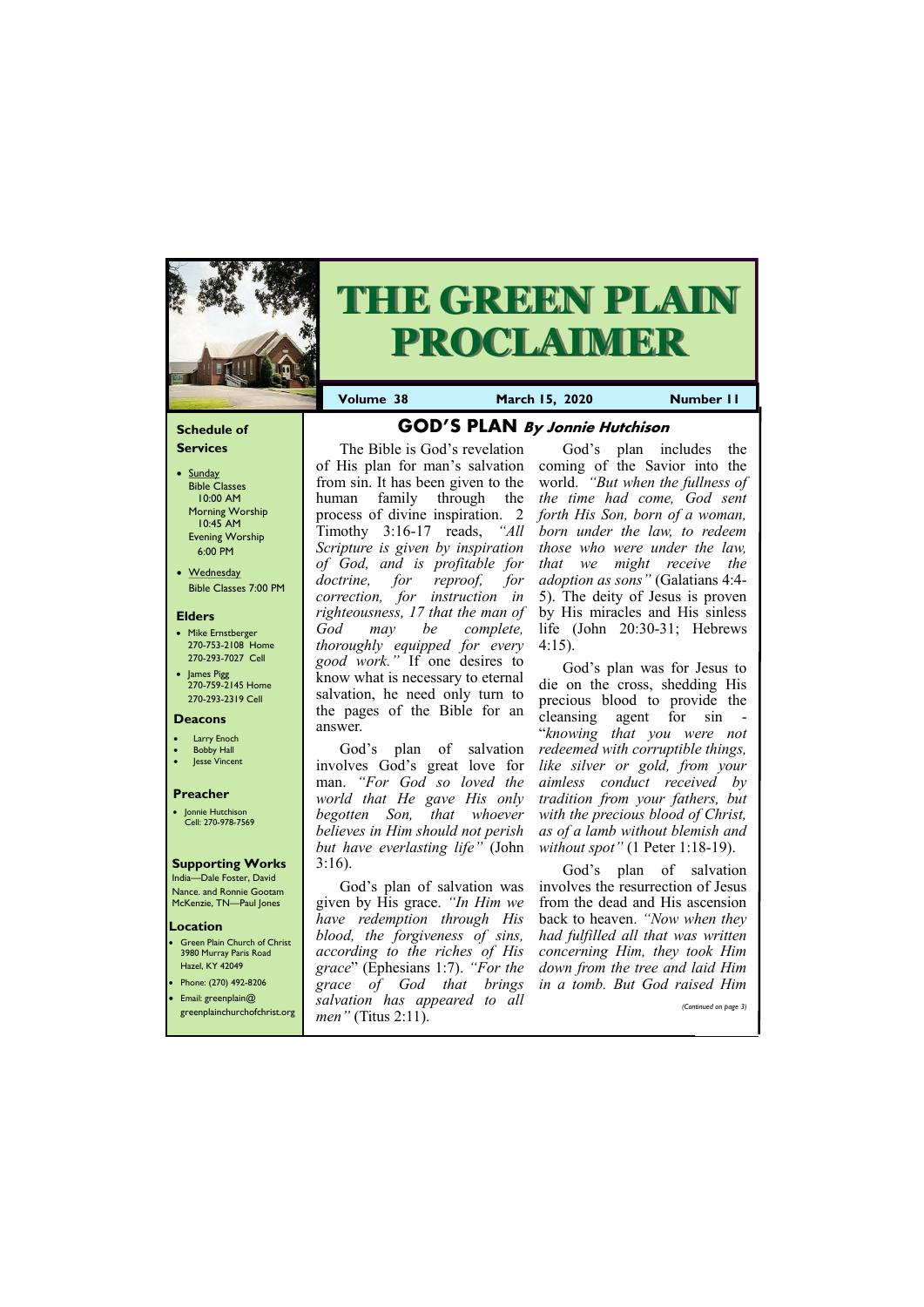### NEWS AND NOTES

- *REMEMBER IN PRAYER: Green Plain members*: . Remember Faye Travis, Peggy Jarvis, Rex Enoch, Margarette Enoch (Murray Hospital), Mary Crutchfield, Joanne Barnes, Maxine Pool, Hayes and Marjorie Grady, Jim Fielder, Griselda Adams, Larry Enoch, Jesse & Mary Vincent, Carolyn Byars and Dave & Ann Thompson. **Family and Friends:** Pat Hocking, Teresa Tacker, Betty Pond, Bryan White, Meredith Enoch, Kenneth Mizell, Will Winchester, Jim Hutson, Janice Canter, Maryanne Pedigrew, Dale Foster, Andrea Phillips, Donald and Dorothy Cook
- **LOCAL EVENTS:** Our spring session of the Green Plain School of Biblical Studies continues tomorrow evening at 7:00 pm in the annex. Gospel Meeting with Garland Robinson April 12-16. Youth Rally July 18th.
- **Pantry items March 1—Corn;** 8—Canned Meats; 15—Chili; 22—Tomatoes; 29—Pickles. All food items should be canned. Thanks to all for participating in this effort.
- **AREA EVENTS: Gospel Meeting** at the Coldwater Church of Christ March 22-25, 2020 with Jonnie Hutchison preaching.
- Remember our **snacks for the hospital program** and place your items in the baskets in the lobby.
- **PASS IT ON!** When you have finished reading this bulletin, why not pass it on to a loved one, friend or neighbor. Use this as a tool to spread the gospel. Or, pick up extra copies to hand or mail to others.
- **See our Facebook page** for announcements, updates and articles. Access to past editions of this bulletin are available on our website at http://greenplainchurchofchrist.org.
- **Mission Work:** Please continue to pray for the preachers this congregation is supporting in India and for Dale Foster, Ronnie Gootan, David Nance, Mike Kiser, Arnold Gerson and Paul Jones in their respective works.
- Watch **"A Bible Answer"** each Sunday morning at 8:00 am on WQWQ TV in Paducah, KY. This program is also available on their website at abibleanswertv.org and on GBN and YouTube**.**
- **March 2020 Anniversaries:** 12th-Roy & Marie Wyatt; 15th-Sue & Bobby Hall; **Birthdays:** 9th-Gail Hutchison; 14th-Roy Wyatt; 20th-James Pigg; 22nd-Preston Barrett; 23rd-London Smith; -Please let us know if we have left anyone out and we will include them next week.
- **"And now why are you waiting? Arise and be baptized, and wash away your sins, calling on the name of the Lord." Acts 22:16**

**Page 2**

# **SPRING GOSPEL MEETING**

*April 12-16, 2020*

*Speaker Garland Robinson*

**Sunday Services** *Bible Classes 10:00 am Morning Worship 10:45 am Evening Worship 7:30 pm*



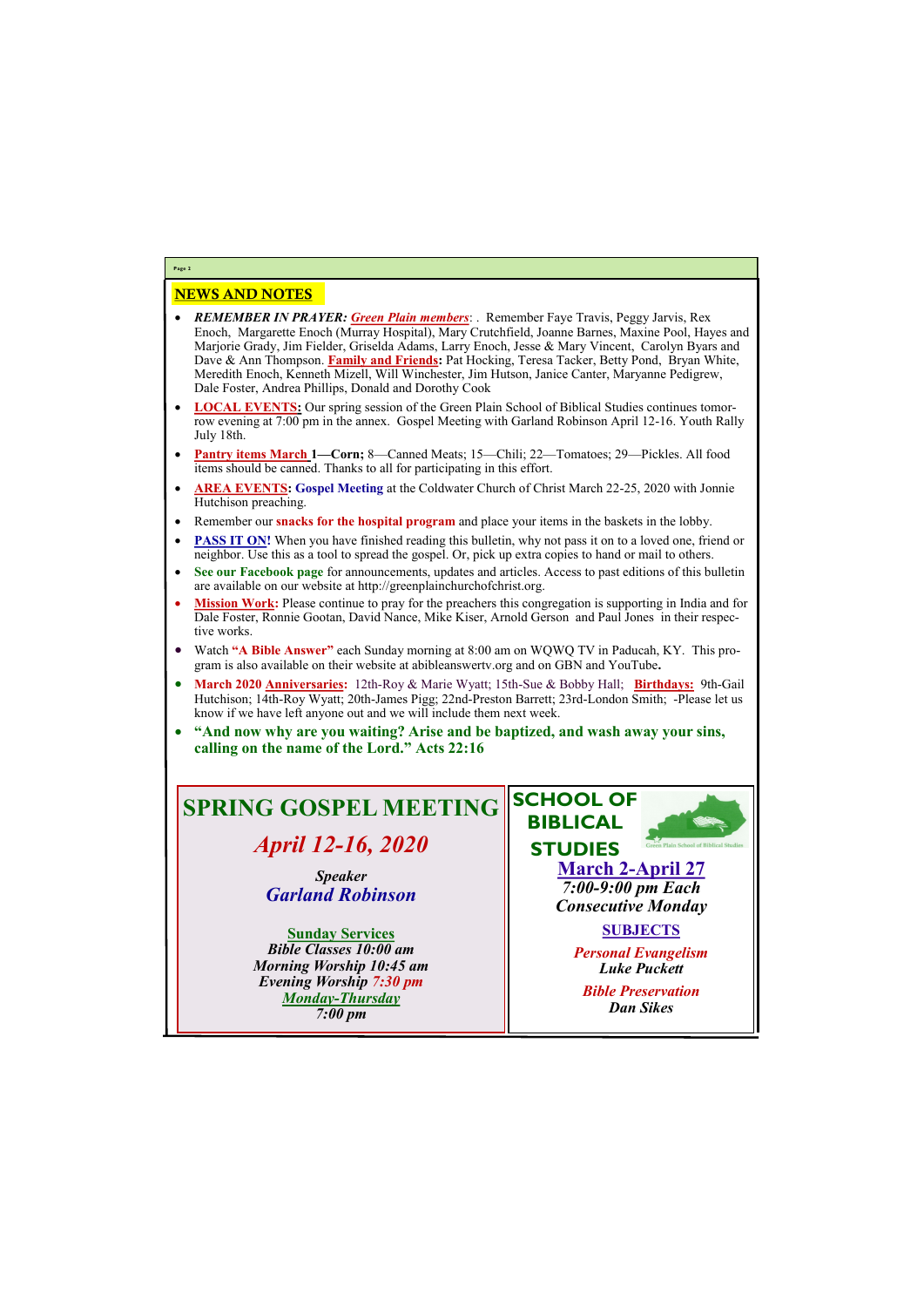**Page 3**

*from the dead. He was seen for many days by those who came up with Him from Galilee to Jerusalem, who are His witnesses to the people" (*Acts 13:29-31).

God's plan includes facts to be believed, commandments to be obeyed and promises to be enjoyed. The facts are those previously stated in this article. Believing the facts necessitates a response. That response is submission to what God has commanded to reach the blood of Christ which includes believing that Jesus Christ is the Son of God (John 8:24), repenting of sin (Acts 17:30), confessing faith in Christ (Romans 10:9-10) and immersion in water to reach the death of Jesus (Romans 6:3-4). Jesus said, *"He who believes and is baptized will be saved; but he who does not believe shall be condemned"* (Mark 16:16). The apostles of Jesus told those seeking salvation to *"Repent, and let every one of you be baptized in the name of Jesus Christ for the remission of sins; and you shall receive the gift of the Holy Spirit*" (Acts 2:38). Upon ones compliance with God's commands the blood of Christ is applied, sins are washed away and the saved are added to the church of Christ (Acts 2:41, 47; 22:16; Matthew 16:18-19; Romans 16:16).

God's plan includes a final judgment— *"because He has appointed a day on which He will judge the world in righteousness by the Man whom He has ordained. He has given assurance of this to all by raising Him from the dead*" (Acts 17:31).

God's plan includes faithfulness and growing toward spiritual maturity—*"as newborn babes, desire the pure milk of the word, that you may grow thereby, if indeed you have tasted that the Lord is gracious"* (1 Peter 2:2-3).

God's plan includes heaven and hell. Heaven is for those who live as faithful servants of the Lord. Hell for those who reject God's gracious plan of salvation. *"Do not marvel at this; for the hour is coming in which all who are in the graves will hear His voice 29 and come forth — those who have done good, to the resurrection of life, and those who have done evil, to the resurrection of condemnation.* (John 5:28-29).

Have you accepted and obeyed God's plan for YOUR salvation? God's plan has been revealed to us because God loves us and does not want any of us to perish (2 Peter 3:9). Dear reader, will you accept His gracious offer of pardon before it is forever too late?

#### *(Continued from page 1)*

The Tenth of Matthew's Gospel provides for us the names of the original twelve apostles of Christ. Parents have been known to bestow upon their sons all these names but that of Judas. The reason for this is not hard to understand. The Savior must have had just cause to call Judas to that office, but he seems remembered for little else than his betrayal of the Lord. Peter's mistakes appear more in number than those attributed to Judas. However, Judas' crime is more heinous, and his suicide indicates what he must have thought to be an absolute hopelessness. John, however, assures us that the blood of Jesus Christ cleanses us from all sin. We witness Peter's recovery from his mistakes, though not so with Judas. Recovery and redemption lie not in our guilt, but in the blood of Christ.

-Written by David Hayes Prophater

## **THE BLOOD OF CHRIST**